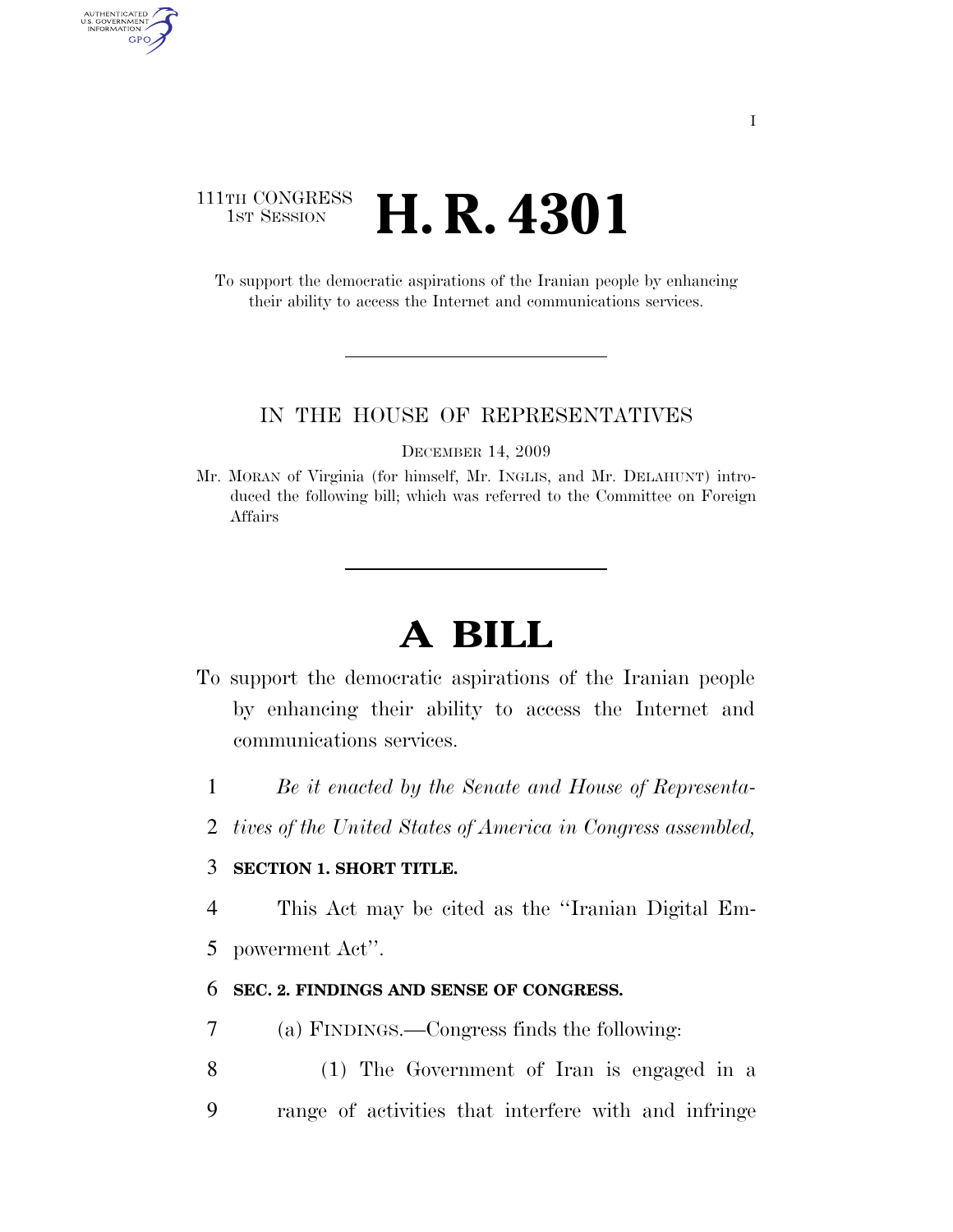| $\mathbf{1}$   | upon the right of the Iranian people to access inde-     |
|----------------|----------------------------------------------------------|
| $\overline{2}$ | pendent news and information and to exercise basic       |
| 3              | freedoms, in particular through electronic media.        |
| $\overline{4}$ | $(2)$ On September 28, 2009, a consortium re-            |
| 5              | portedly controlled by Iran's Revolutionary Guard        |
| 6              | Corps purchased a controlling interest in the Iranian    |
| 7              | Telecommunications Company.                              |
| 8              | $(3)$ On November 14, 2009, the Government of            |
| 9              | Iran announced the establishment of a special secu-      |
| 10             | rity force to police opposition activities on the Inter- |
| 11             | net.                                                     |
| 12             | (4) On numerous occasions, including most re-            |
| 13             | cently ahead of student demonstrations on December       |
| 14             | 7, 2009, the Government of Iran has restricted ac-       |
| 15             | cess to Internet and telecommunications networks in      |
| 16             | order to limit popular dissent.                          |
| 17             | $(5)$ In the aftermath of the disputed June 2009         |
| 18             | Iranian presidential elections, the Iranian people uti-  |
| 19             | lized Twitter, Facebook, and other personal commu-       |
| 20             | nication technologies to organize demonstrations and     |
| 21             | related activities.                                      |
| 22             | (6) Citing the crucial role that Internet commu-         |

 nications technologies were playing in post-election Iran, the Department of State requested Twitter

net.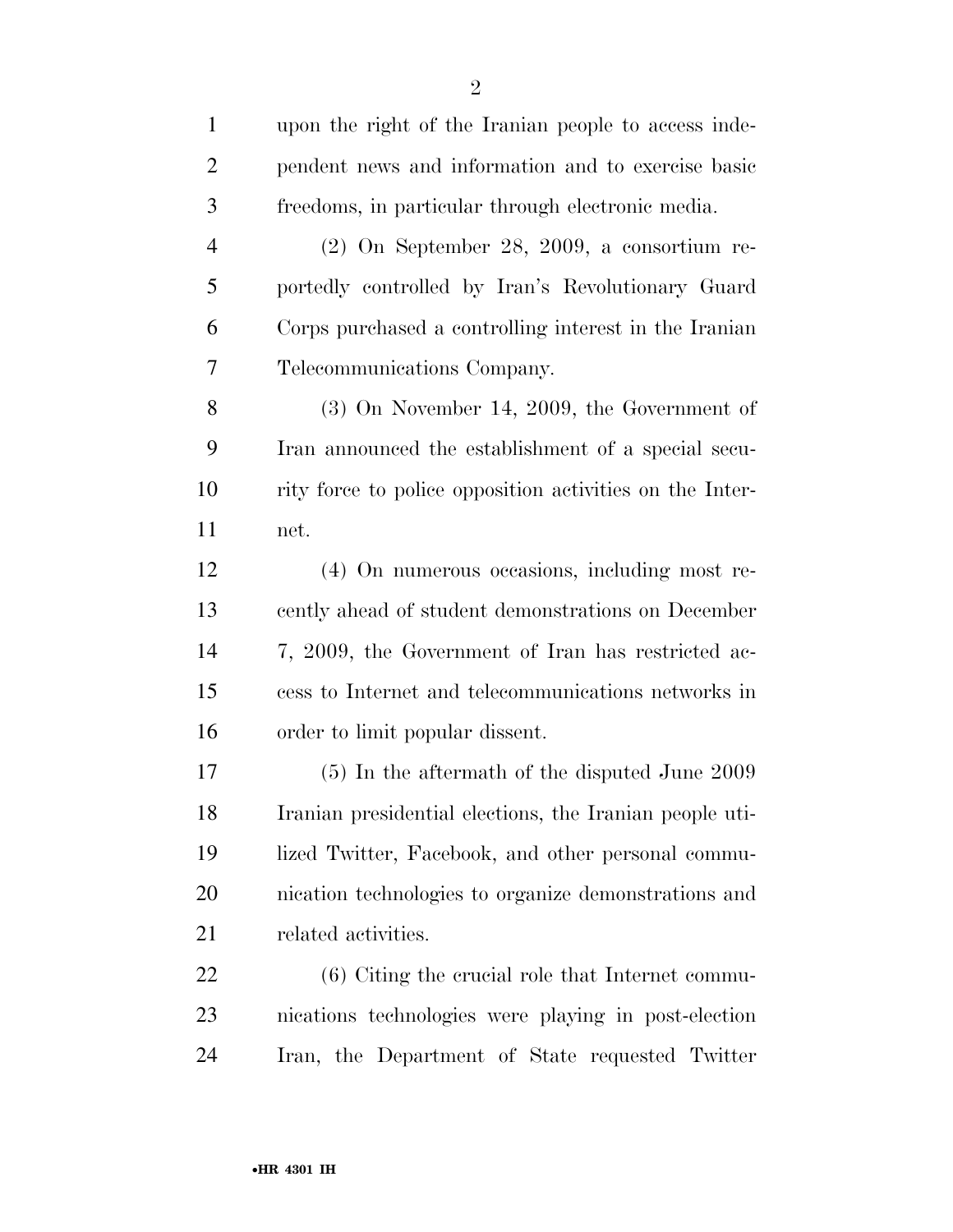delay a planned maintenance so that Iranians could continue use of the service without interruption. (7) The United States has a vital interest in working to ensure that its policies do not uninten- tionally aid the repressive policies of the Government of Iran or hinder the Iranian people's basic rights and freedoms. (8) Current sanctions on Iran have had the un- intended effect of stifling Iranians' access to the Internet and related Internet technologies. (9) Microsoft and Google have ceased providing instant messaging services to Iranians, citing United States economic sanctions. (10) In a September 2009 response regarding the suspension of messaging services within Iran by Microsoft and Google, Director of the Department of the Treasury's Office of Foreign Assets Control (OFAC), Adam Szubin, stated that, ''Ensuring the flow and access to information available through the Internet and similar public sources is consistent with the policy interests of the United States Govern-ment.''.

 (b) SENSE OF THE CONGRESS.—It is the sense of Congress that the United States—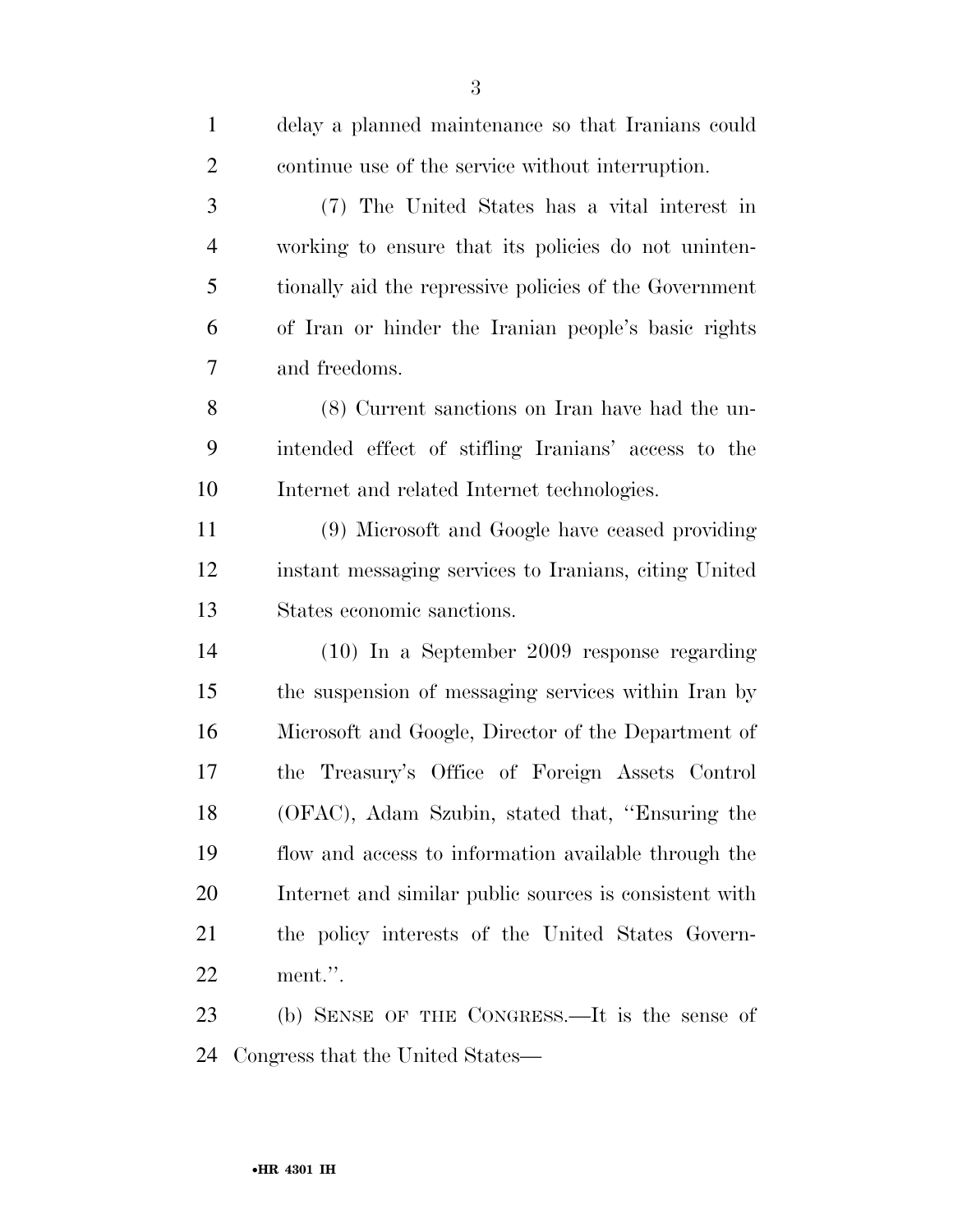| $\mathbf{1}$   | (1) respects the sovereignty of the Iranian peo-           |
|----------------|------------------------------------------------------------|
| $\overline{2}$ | ple and the universal values of freedom of speech,         |
| 3              | freedom of the press, and the freedom to assemble;         |
| $\overline{4}$ | (2) supports the Iranian people seeking access             |
| 5              | to news, electronic communication, and other forms         |
| 6              | of information;                                            |
| 7              | (3) encourages the development and provision               |
| 8              | of technologies and services to the Iranian people         |
| 9              | that enable them to communicate with each other            |
| 10             | and the outside world; and                                 |
| 11             | (4) encourages companies, organizations, and               |
| 12             | individuals to enable large numbers of users to by-        |
| 13             | pass censorship and surveillance technologies, for the     |
| 14             | purposes of promoting Iranians' unfettered access to       |
| 15             | the Internet, which is a civil liberty that should be      |
| 16             | enjoyed by all people.                                     |
| 17             | SEC. 3. AUTHORIZATION OF EXPORTS OF CERTAIN SOFT-          |
| 18             | WARE AND RELATED SERVICES TO IRAN.                         |
| 19             | (a) AUTHORIZATION.—Notwithstanding any other               |
| 20             | provision of law, the export of software and related serv- |
| 21             | ices described in subsection (b) to Iran by United States  |
| 22             | persons may not be prohibited or otherwise restricted.     |
| 23             | (b) SOFTWARE AND RELATED<br><b>SERVICES</b><br>$DE-$       |
| 24             | SCRIBED.—The software and related services referred to     |
| 25             | in subsection (a) are the following:                       |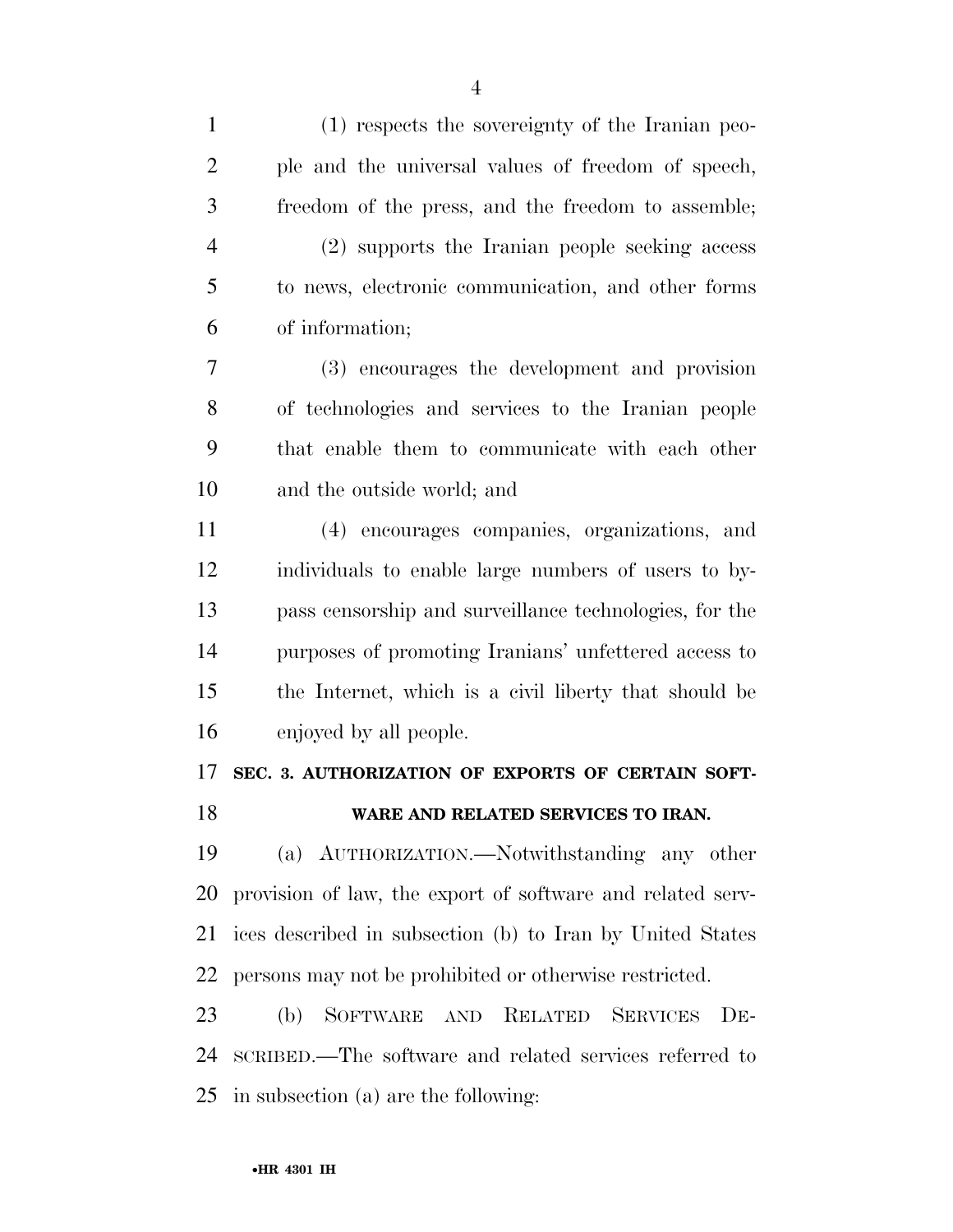(1) Software and related services that allow pri- vate Iranian citizens to circumvent online censorship and monitoring efforts imposed by the Government of Iran. (2) Software and related services that enable personal communication by the Iranian people. (c) EXCEPTION.— (1) IN GENERAL.—Subsection (a) shall not apply with respect to the export of software and re- lated services described in subsection (b) to the Gov- ernment of Iran. (2) DEFINITION.— (A) IN GENERAL.—In this subsection, the term ''Government of Iran'' includes the gov- ernment of any political subdivision of Iran, and any agency or instrumentality of the Gov- ernment of Iran. (B) AGENCY OR INSTRUMENTALITY.—For purposes of subparagraph (A), the term ''agen- cy or instrumentality of the Government of Iran'' means an agency of instrumentality of a foreign state as defined in section 1603(b) of title 28, United States Code, with each ref- erence in such section to ''a foreign state'' deemed to be a reference to ''Iran''.